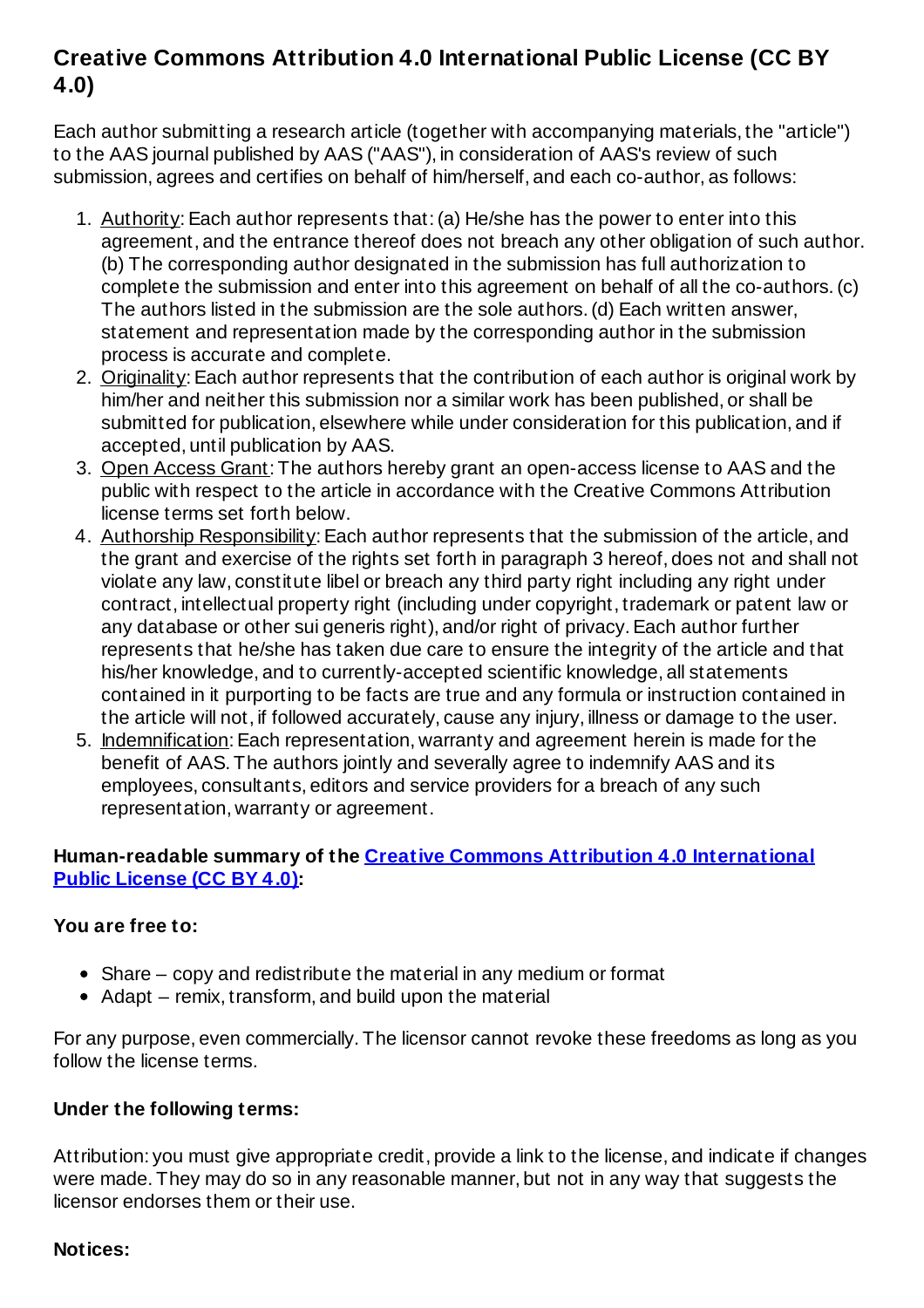You do not have to comply with the license for elements of the material in the public domain or where use is permitted by an applicable exception or limitation.

No warranties are given. The license may not give you all of the permissions necessary for your intended use. For example, other rights such as publicity, privacy, or moral rights may limit how you use material.

#### **The [legal](http://creativecommons.org/licenses/by/4.0/legalcode) code of the license is reproduced below:**

By exercising the Licensed Rights (defined below), You accept and agree to be bound by the terms and conditions of this Creative Commons Attribution 4.0 International Public License ("Public License"). To the extent this Public License may be interpreted as a contract,You are granted the Licensed Rights in consideration of Your acceptance of these terms and conditions, and the Licensor grants You such rights in consideration of benefits the Licensor receives from making the Licensed Material available under these terms and conditions.

#### **Section 1 - Definitions.**

- a. **Adapted Material** means material subject to Copyright and Similar Rights that is derived from or based upon the Licensed Material and in which the Licensed Material is translated, altered, arranged, transformed, or otherwise modified in a manner requiring permission under the Copyright and Similar Rights held by the Licensor. For purposes of this Public License, where the Licensed Material is a musical work, performance, or sound recording, Adapted Material is always produced where the Licensed Material is synched in timed relation with a moving image.
- b. **Adapter's License** means the license You apply to Your Copyright and Similar Rights in Your contributions to Adapted Material in accordance with the terms and conditions of this Public License.
- c. **Copyright and Similar Rights** means copyright and/or similar rights closely related to copyright including, without limitation, performance, broadcast, sound recording, and Sui Generis Database Rights, without regard to how the rights are labeled or categorized. For purposes of this Public License, the rights specified in Section 2(b)(1)-(2) are not Copyright and Similar Rights.
- d. **Effective Technological Measures** means those measures that, in the absence of proper authority, may not be circumvented under laws fulfilling obligations under Article 11 of the WIPO Copyright Treaty adopted on December 20, 1996, and/or similar international agreements.
- e. **Exceptions and Limitations** means fair use, fair dealing, and/or any other exception or limitation to Copyright and Similar Rights that applies to Your use of the Licensed Material.
- f. **Licensed Material** means the artistic or literary work, database, or other material to which the Licensor applied this Public License.
- g. **Licensed Rights** means the rights granted to You subject to the terms and conditions of this Public License, which are limited to all Copyright and Similar Rights that apply to Your use of the Licensed Material and that the Licensor has authority to license.
- h. **Licensor** means the individual(s) or entity(ies) granting rights under this Public License.
- i. **Share** means to provide material to the public by any means or process that requires permission under the Licensed Rights, such as reproduction, public display, public performance, distribution, dissemination, communication, or importation, and to make material available to the public including in ways that members of the public may access the material from a place and at a time individually chosen by them.
- j. **Sui Generis Database Rights** means rights other than copyright resulting from Directive 96/9/EC of the European Parliament and of the Council of 11 March 1996 on the legal protection of databases, as amended and/or succeeded, as well as other essentially equivalent rights anywhere in the world.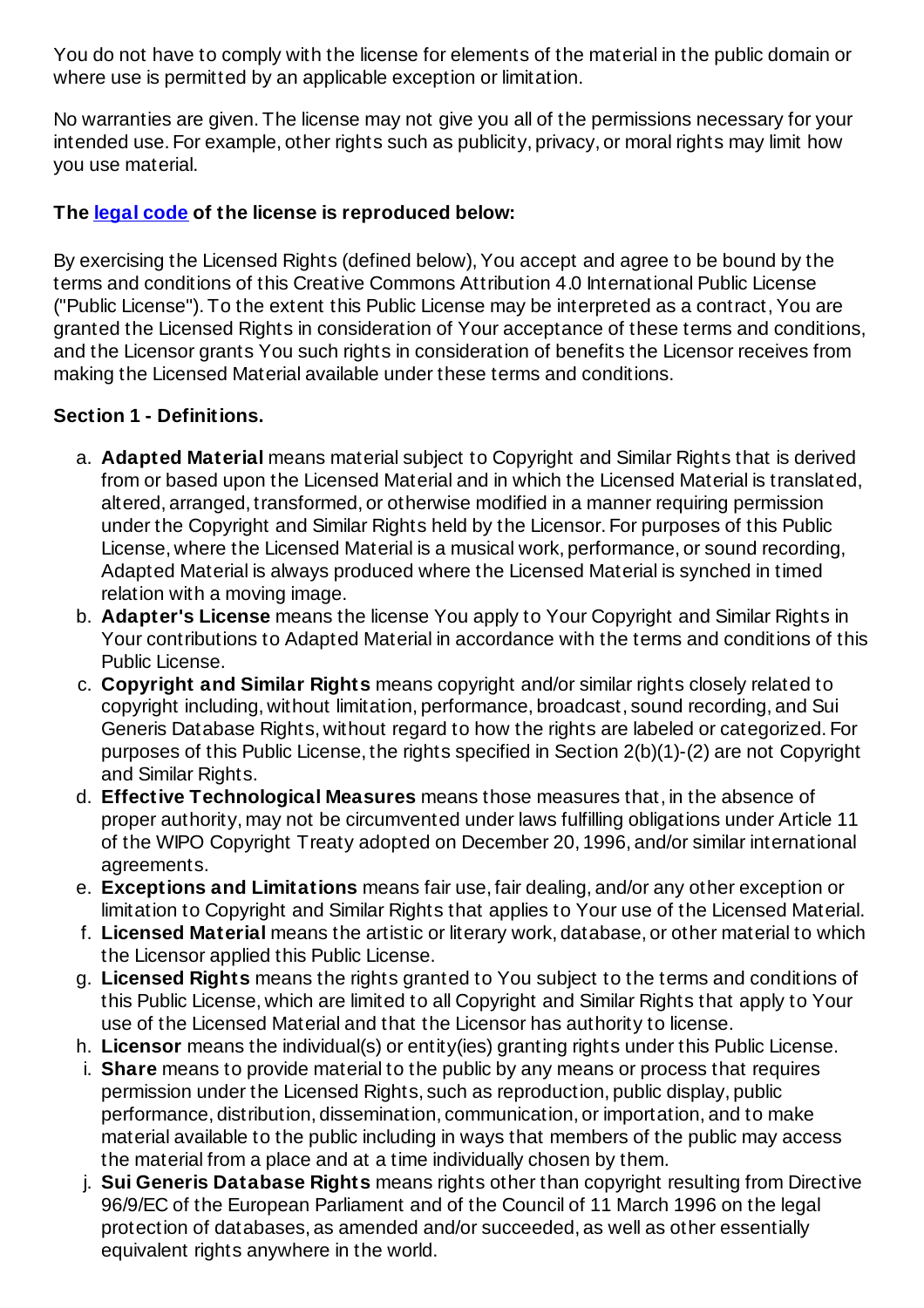k. **You** means the individual or entity exercising the Licensed Rights under this Public License. **Your** has a corresponding meaning.

### **Section 2 - Scope.**

- a. **License grant**.
	- 1. Subject to the terms and conditions of this Public License, the Licensor hereby grants You a worldwide, royalty-free, non-sublicensable, non-exclusive, irrevocable license to exercise the Licensed Rights in the Licensed Material to:
		- A. reproduce and Share the Licensed Material, in whole or in part; and B. produce, reproduce, and Share Adapted Material.
	- 2. Exceptions and Limitations. For the avoidance of doubt, where Exceptions and Limitations apply to Your use, this Public License does not apply, and You do not need to comply with its terms and conditions.
	- 3. Term. The term of this Public License is specified in Section 6(a).
	- 4. Media and formats; technical modifications allowed. The Licensor authorizes You to exercise the Licensed Rights in all media and formats whether now known or hereafter created, and to make technical modifications necessary to do so. The Licensor waives and/or agrees not to assert any right or authority to forbid You from making technical modifications necessary to exercise the Licensed Rights, including technical modifications necessary to circumvent Effective Technological Measures. For purposes of this Public License, simply making modifications authorized by this Section 2(a)(4) never produces Adapted Material.
	- 5. Downstream recipients.
		- A. Offer from the Licensor Licensed Material. Every recipient of the Licensed Material automatically receives an offer from the Licensor to exercise the Licensed Rights under the terms and conditions of this Public License.
		- B. No downstream restrictions. You may not offer or impose any additional or different terms or conditions on, or apply any Effective Technological Measures to, the Licensed Material if doing so restricts exercise of the Licensed Rights by any recipient of the Licensed Material.
	- 6. No endorsement. Nothing in this Public License constitutes or may be construed as permission to assert or imply that You are, or that Your use of the Licensed Material is, connected with, or sponsored, endorsed, or granted official status by, the Licensor or others designated to receive attribution as provided in Section 3(a)(1)(A)(i).

### b. **Other rights**.

- 1. Moral rights, such as the right of integrity, are not licensed under this Public License, nor are publicity, privacy, and/or other similar personality rights; however, to the extent possible, the Licensor waives and/or agrees not to assert any such rights held by the Licensor to the limited extent necessary to allow You to exercise the Licensed Rights, but not otherwise.
- 2. Patent and trademark rights are not licensed under this Public License.
- 3. To the extent possible, the Licensor waives any right to collect royalties from You for the exercise of the Licensed Rights, whether directly or through a collecting society under any voluntary or waivable statutory or compulsory licensing scheme. In all other cases the Licensor expressly reserves any right to collect such royalties.

### **Section 3 - License Conditions.**

Your exercise of the Licensed Rights is expressly made subject to the following conditions.

#### a. **Attribution**.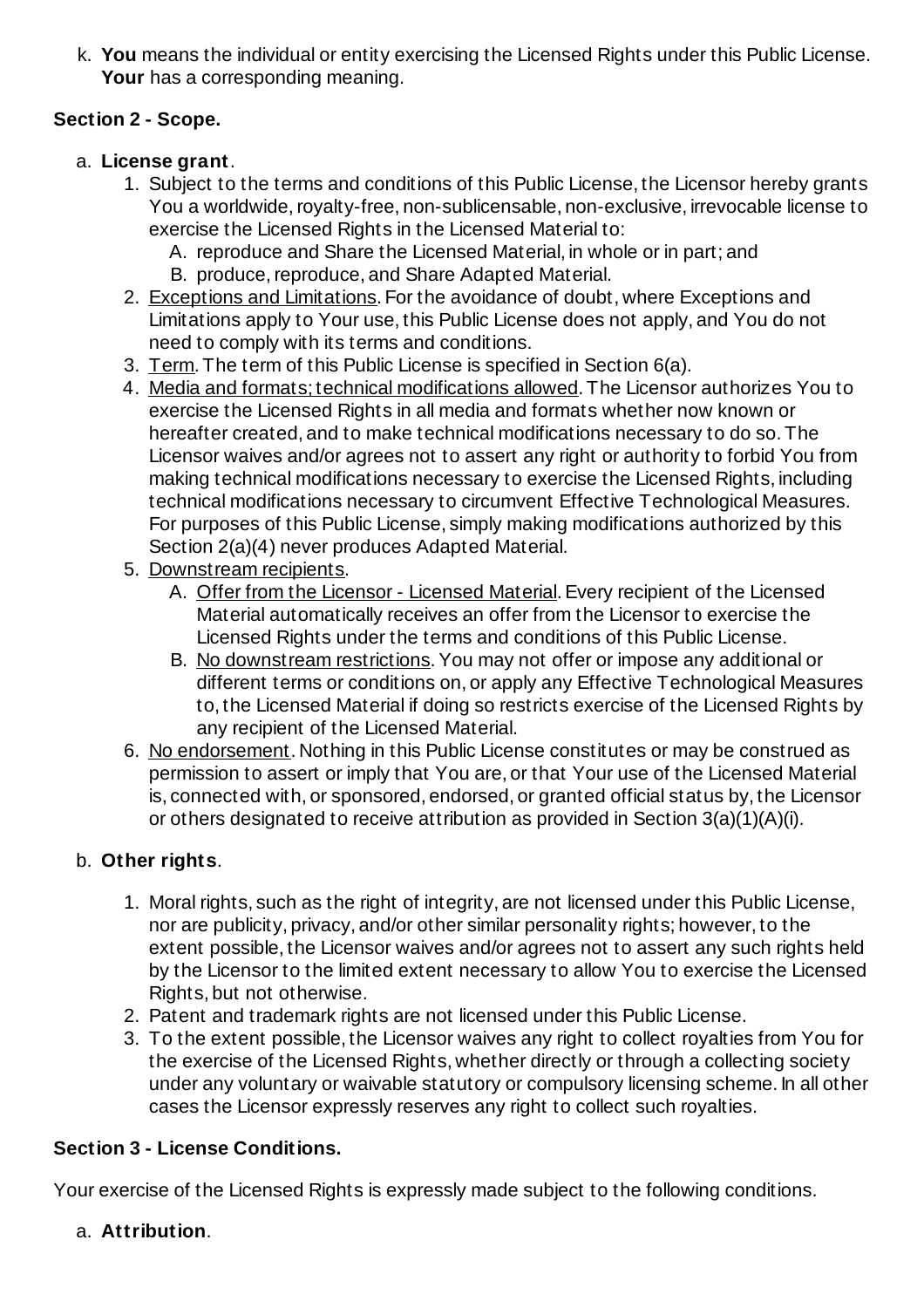- 1. If You Share the Licensed Material (including in modified form),You must:
	- A. retain the following if it is supplied by the Licensor with the Licensed Material:
		- i. identification of the creator(s) of the Licensed Material and any others designated to receive attribution, in any reasonable manner requested by the Licensor (including by pseudonym if designated);
		- ii. a copyright notice;
		- iii. a notice that refers to this Public License;
		- iv. a notice that refers to the disclaimer of warranties;
		- v. a URI or hyperlink to the Licensed Material to the extent reasonably practicable;
	- B. indicate if You modified the Licensed Material and retain an indication of any previous modifications; and
	- C. indicate the Licensed Material is licensed under this Public License, and include the text of, or the URI or hyperlink to, this Public License.
- 2. You may satisfy the conditions in Section 3(a)(1) in any reasonable manner based on the medium, means, and context in which You Share the Licensed Material. For example, it may be reasonable to satisfy the conditions by providing a URI or hyperlink to a resource that includes the required information.
- 3. If requested by the Licensor,You must remove any of the information required by Section 3(a)(1)(A) to the extent reasonably practicable.
- 4. If You Share Adapted Material You produce, the Adapter's License You apply must not prevent recipients of the Adapted Material from complying with this Public License.

## **Section 4 - Sui Generis Database Rights.**

Where the Licensed Rights include Sui Generis Database Rights that apply to Your use of the Licensed Material:

- a. for the avoidance of doubt, Section  $2(a)(1)$  grants You the right to extract, reuse, reproduce, and Share all or a substantial portion of the contents of the database;
- b. if You include all or a substantial portion of the database contents in a database in which You have Sui Generis Database Rights, then the database in which You have Sui Generis Database Rights (but not its individual contents) is Adapted Material; and
- c. You must comply with the conditions in Section 3(a) if You Share all or a substantial portion of the contents of the database.

For the avoidance of doubt, this Section 4 supplements and does not replace Your obligations under this Public License where the Licensed Rights include other Copyright and Similar Rights.

### **Section 5 - Disclaimer of Warranties and Limitation of Liability.**

- a. Unless otherwise separately undertaken by the Licensor, to the extent possible, the Licensor offers the Licensed Material as-is and as-available, and makes no representations or warranties of any kind concerning the Licensed Material, whether express, implied, statutory, or other. This includes, without limitation, warranties of title, merchantability, fitness for a particular purpose, non-infringement, absence of latent or other defects, accuracy, or the presence or absence of errors, whether or not known or discoverable. Where disclaimers of warranties are not allowed in full or in part, this disclaimer may not apply to You.
- b. To the extent possible, in no event will the Licensor be liable to You on any legal theory (including, without limitation, negligence) or otherwise for any direct, special, indirect, incidental, consequential, punitive, exemplary, or other losses, costs, expenses, or damages